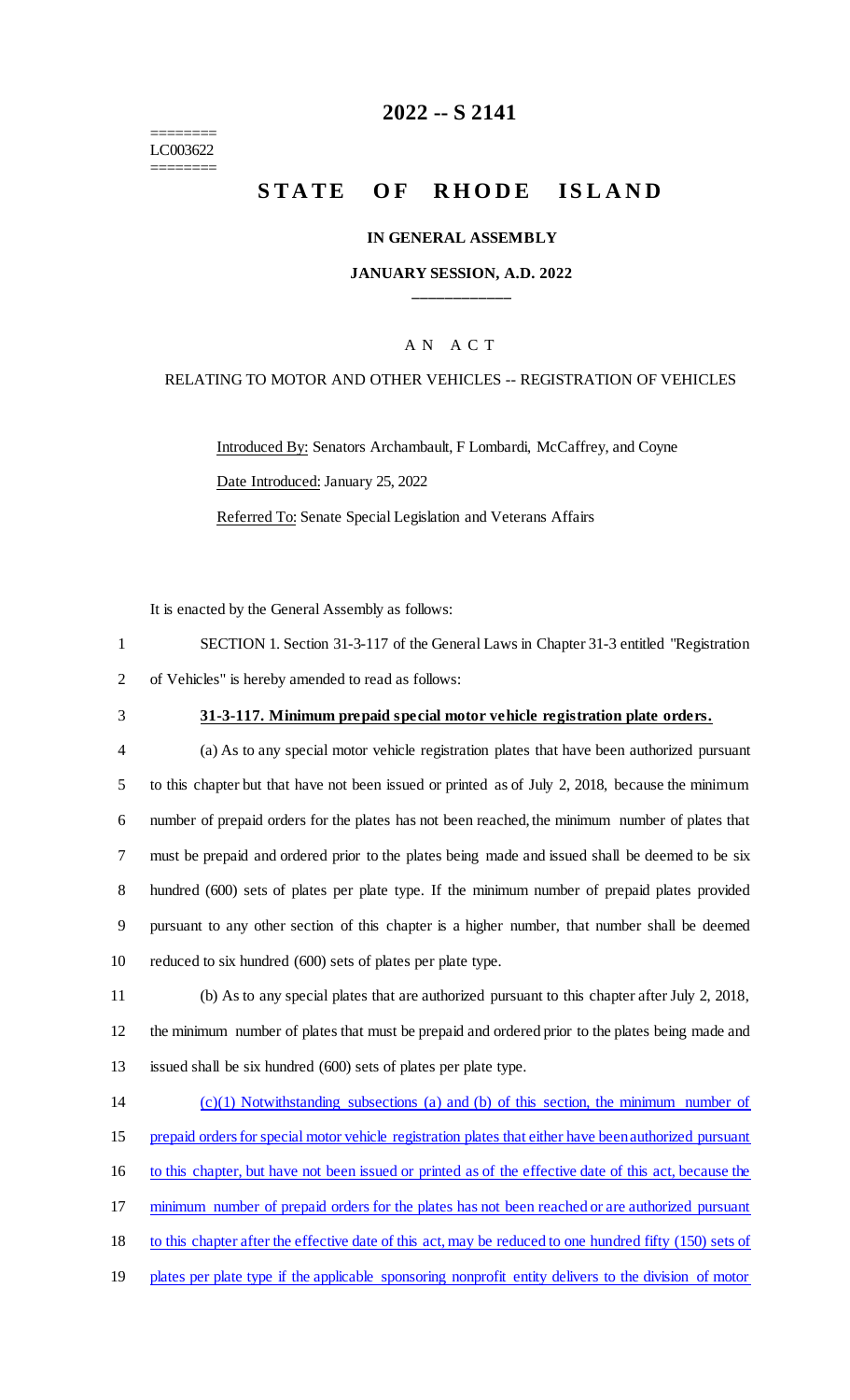1 vehicles:

| $\overline{2}$ | (i) Orders for a minimum of one hundred fifty (150) sets of plates per plate type; and                     |
|----------------|------------------------------------------------------------------------------------------------------------|
| 3              | (ii) A nonrefundable payment of thirteen thousand five hundred dollars (\$13,500) for each                 |
| 4              | plate type that has met the one hundred fifty (150) sets of plates threshold.                              |
| 5              | (2) The portion of the applicable sponsoring nonprofit entity's issuance surcharge that is to              |
| 6              | be allocated to the general fund shall be deemed paid for the first six hundred (600) sets of plates       |
| 7              | per plate type issued by the payment of the thirteen thousand five hundred dollar (\$13,500)               |
| 8              | nonrefundable payment.                                                                                     |
| 9              | (3) The division of motor vehicles shall make available plates eligible for issuance pursuant              |
| 10             | to subsection $(c)(1)$ of this section, no later than six $(6)$ months after receipt of the orders and the |
| 11             | thirteen thousand five hundred dollar (\$13,500) nonrefundable payment; provided, however, that            |
| 12             | if multiple orders and thirteen thousand five hundred dollar (\$13,500) nonrefundable payments are         |
| 13             | received from different sponsoring nonprofit entities, the division of motor vehicles shall be             |
| 14             | afforded no more than six (6) months for each separate plate that becomes eligible for issuance and        |
| 15             | may complete the work necessary for the issuance of one order at a time in the order of receipt.           |
| 16             | (4) The ability of applicable sponsoring nonprofit entities to reduce the minimum number                   |
| 17             | of prepaid orders to one hundred fifty (150) sets of plates per plate type pursuant to subsection          |
| 18             | $(c)(1)$ of this section shall expire on December 31, 2025. The division of motor vehicles shall           |
| 19             | complete the work necessary for issuance of all plates for which it receives the required orders and       |
| 20             | thirteen thousand five hundred dollars (\$13,500.00) nonrefundable payments on or before                   |
| 21             | December 31, 2024, in accordance with subsection $(c)(3)$ of this section.                                 |
| 22             | SECTION 2. This act shall take effect upon passage.                                                        |

======== LC003622 ========